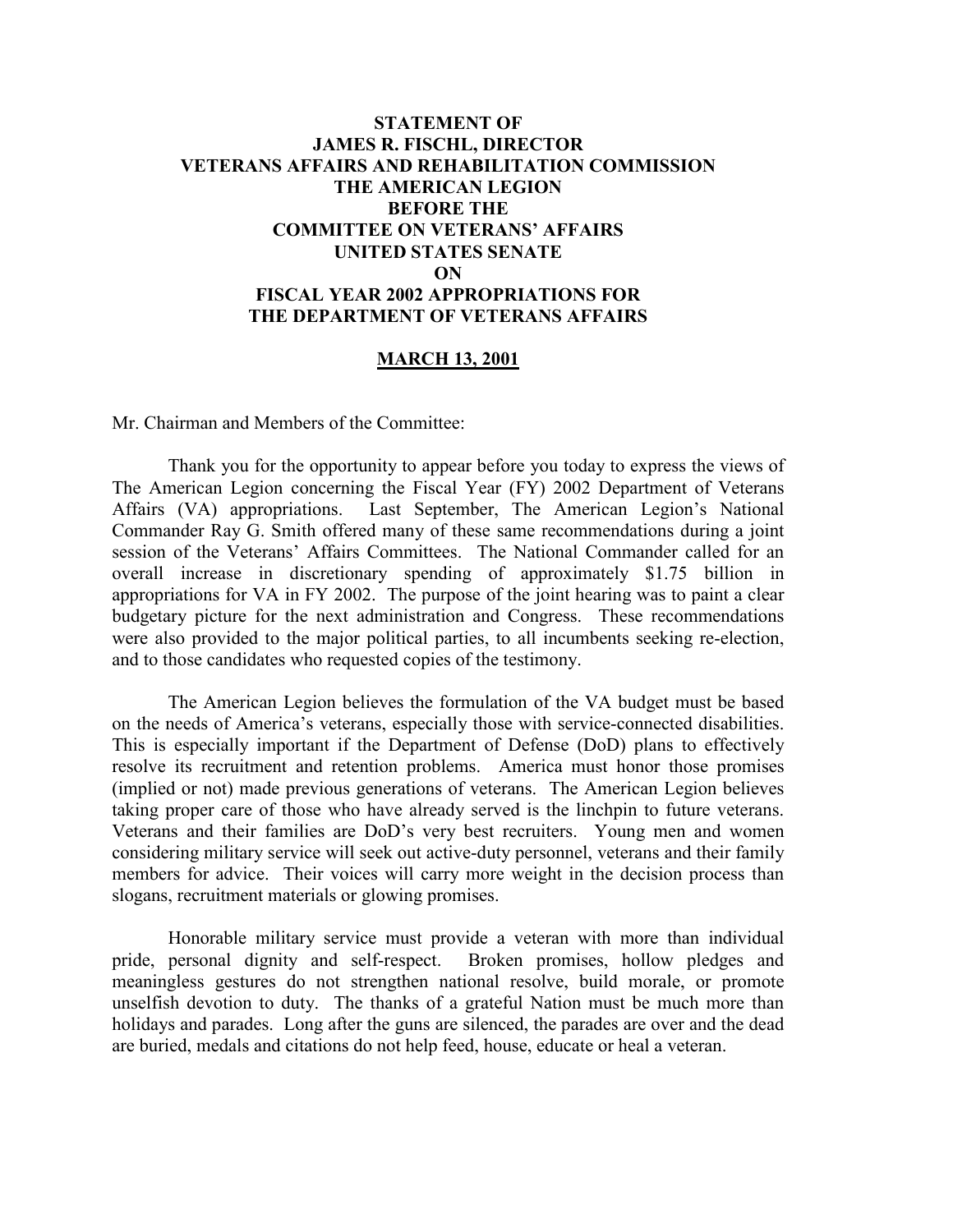Mr. Chairman, The American Legion notes for the record that the House Veterans' Affairs Committee has called for a \$2.1 billion dollar increase in discretionary VA spending, stating that the Administration's recommended billion-dollar, 4.4 percent increase outlined by Secretary Principi would "just about keep veterans health care even." The American Legion urges this Committee to act in the same bipartisan spirit as your colleagues in the House and to recommend an appropriate increase.

Over the years, Congress has implemented an array of programs designed to meet the needs of the veterans' community. Many veterans have never turned to VA for any assistance until now. Many of them never thought that VA would become an important part of their lives, but due to external factors (time, money and health), VA has become their life support system!

In addition to the specific budgetary recommendations outlined below, The American Legion believes Congress needs to focus on other budgetary solutions that involve both mandatory and discretionary funding. Medicare subvention is one such issue. Why must a Medicare-eligible veteran have to pay for treatment from VA for a nonservice-connected medical condition out of his or her own pocket, especially if he or she has purchased Part B? Congress allows VA to bill, collect, and retain third-party reimbursements, except Medicare. Why? *Medicare-eligibility is not, and never has been, a priority or criteria for treatment in VA*. When VA treats a Medicare-eligible veteran for a nonservice-connected condition, the veteran is billed. If these Medicareeligible veterans want to seek health care in VA facilities, why can't they use their Medicare dollars to cover the cost of care for nonservice-connected medical conditions?

TRICARE is another such issue. All military retirees are eligible to seek treatment in VA medical facilities. Should they receive treatment for nonserviceconnected conditions, the veteran or TRICARE will be billed. If the military retiree receives a prescription from VA, he or she can get the prescription filled at no charge in a DoD pharmacy. If the prescription is filled in the VA pharmacy, he or she may or may not have to pay a copayment (depending on the status of the veteran). This does not make sense, since the Federal government buys the medications for both agencies! This is but one instance where greater cooperation and coordination between VA and DoD could provide better quality, more timely and accessible health care coverage for all veterans and their families.

The American Legion greatly appreciates the actions of all Members of Congress regarding the increases in VA health care funding for FY 2000 and FY 2001 of approximately \$3 billion. The American Legion believes such an increase was long overdue and has allowed VA to better meet the needs of veterans seeking care for their many medical problems. The American Legion believes VA should continue to receive full funding in to order to continue providing world-class health care. However, in order to do so, the Veterans Health Administration (VHA) requires just a billion dollars in new funding each year just to maintain existing services. With a mediocre budget request from a new Administration, the veterans' community must, once again, turn to Congress to make sure "no veteran is left behind."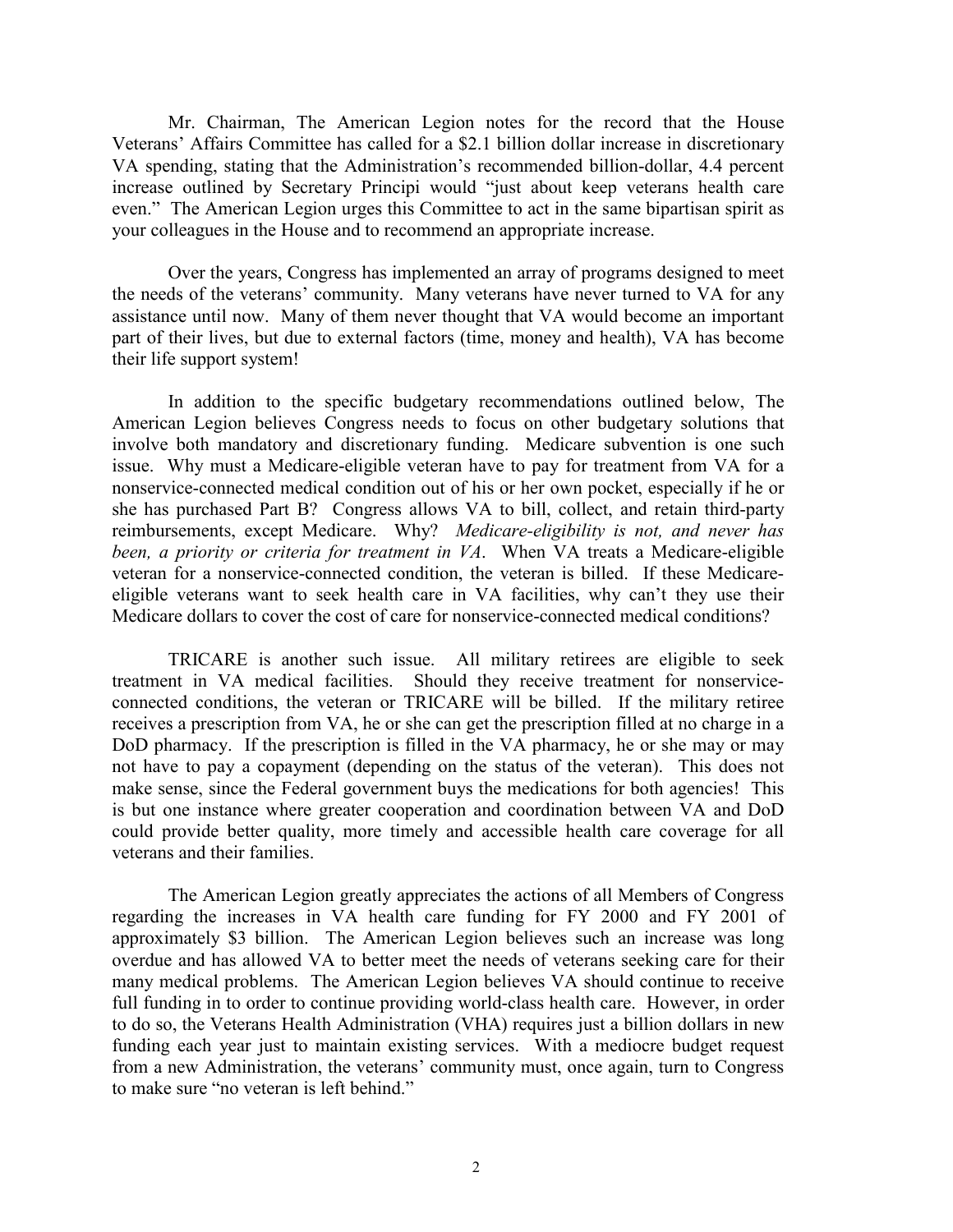The American Legion is very appreciative that Congress has realized that the flatline funding imposed on VA health care under the Balanced Budget Act of 1997 was a bad idea. Just like the Medicare and Medicaid programs, the VA health care budget requires an annual increase to maintain its existing service level and to fund new mandates. For years, VA managers were asked to do more with less. The recent funding increases now allow VHA to do more with more, and will repair some of the problems related to long patient waiting times and limitations on access to care. Congress must not allow the recent funding gains to regress back to the day of doing more with less.

The past eight years have witnessed a significant reorganization and realignment of VHA resources and programs. Many dramatic and bold changes were initiated to improve VA's ability to meet the health care needs of the veterans' community. Now over four million veterans seek their health care in VA medical care facilities and even more veterans would come, if additional resources were available to cover the cost of care. VA continues to provide outstanding quality care that is recognized and praised by health care critics internationally. VA's medical research is still, dollar-for-dollar, the Nation's best investment. Quality, efficiency and effectiveness are the hallmarks of today's VHA.

Congress must continue to support increased VHA funding to maintain a worldclass health care system. There are precious little additional efficiency savings expected throughout the system. Yet, those veterans now enrolled and using the system will continue to rely on VHA for the foreseeable future. Therefore, The American Legion believes that Congress must examine how to balance the annual appropriations process with additional funding that will not be offset by the Office of Management and Budget (OMB). The American Legion believes that a strategic goal of VHA should be to seek opportunities to increase funding sources, both appropriated and nonappropriated*.*

The overall guiding principle for VA must be improved service to veterans, their dependents, and survivors. This requires improving access to and the timeliness of veterans' health care, increasing quality in the benefit claims process, and enhancing access to national and state cemeteries. Specific American Legion objectives yet to be met by Congress include:

- **Set the veterans' health care system on a sound financial footing for meaningful long-term strategic planning and program performance,**
- **Improve clinic appointment scheduling for access to medical treatment,**
- **Enact Medicare subvention legislation,**
- **Establish pilot programs to provide health care to certain dependents of eligible veterans,**
- **Improve cooperative arrangements between VA and DoD's TRICARE system,**
- **Reduce the benefits claims backlog and improve the quality of the claims process,**
- **Continued enhancement of the Montgomery GI Education Bill,**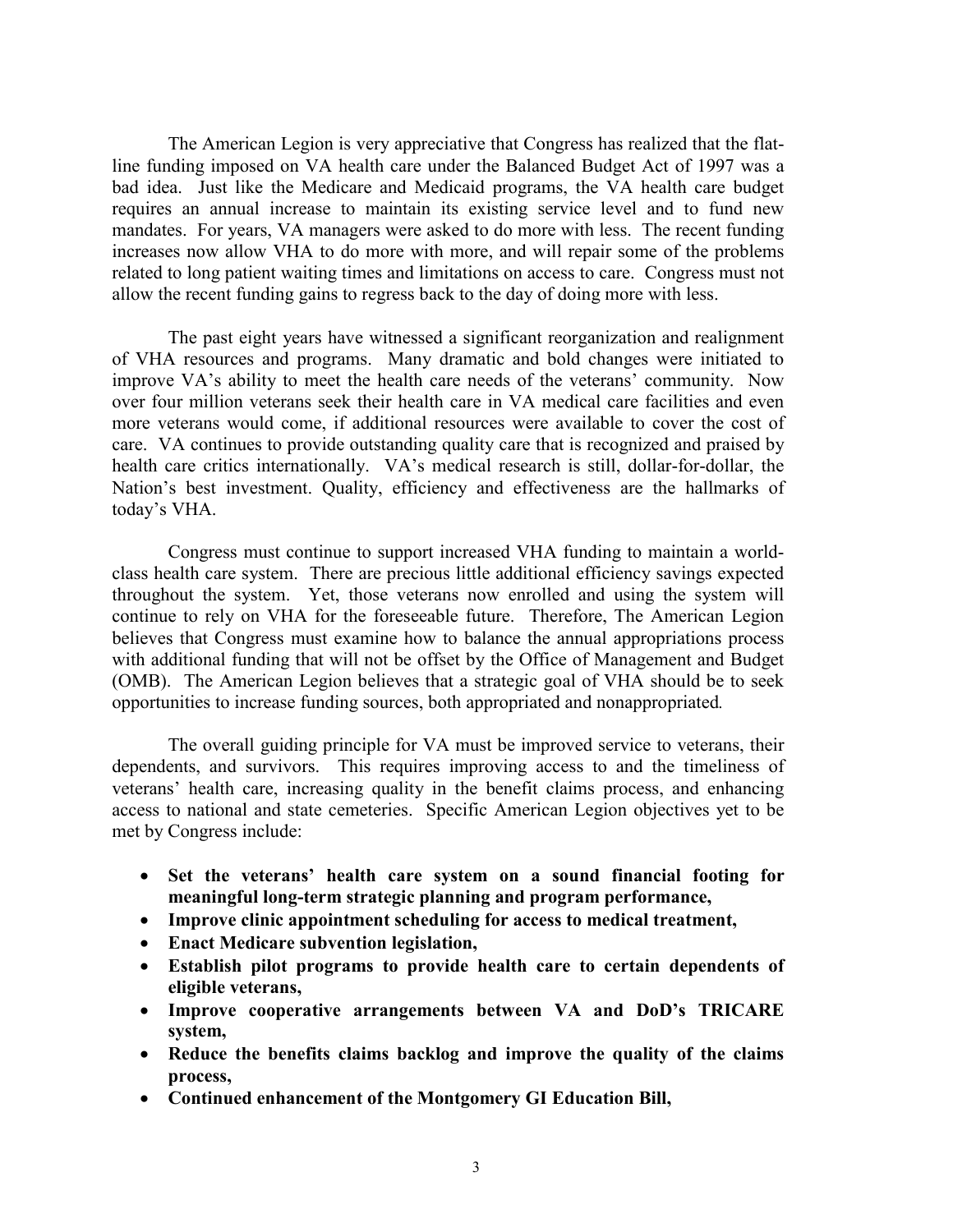- **Repeal of section 1103, title 38, U.S.C., removing the bar to concerning service-connection for tobacco-related illnesses,**
- **Increase the rate of beneficiary travel reimbursement, and**
- **All third-party reimbursements collected by VA should be used to supplement, rather than offset, the annual Federal discretionary appropriations.**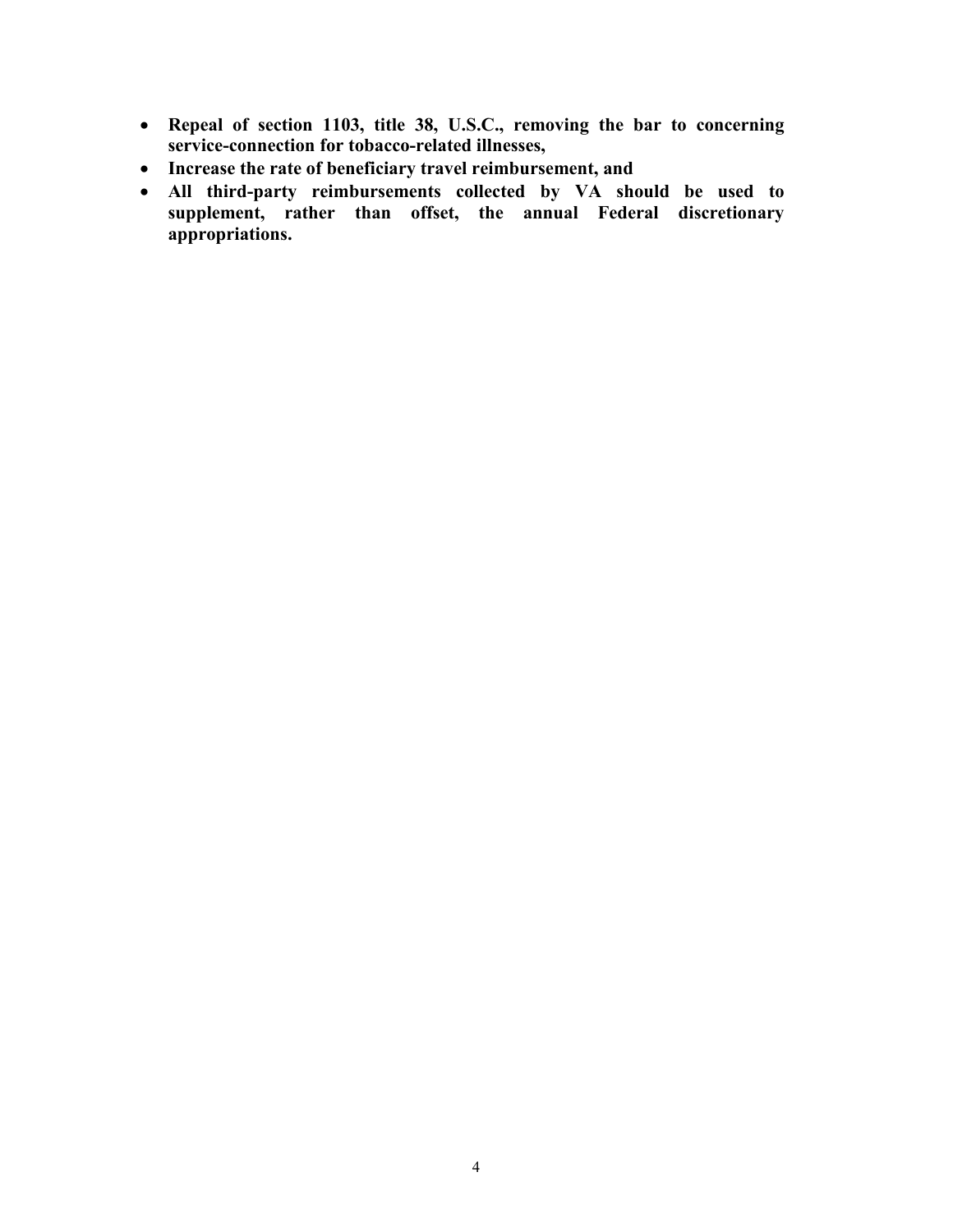The American Legion offers the following budgetary recommendations for FY  $2002 -$ 

# **BUDGET PROPOSALS FOR SELECTED VA PROGRAMS**

|                                                                      | FY 2001<br><b>Appropriations</b> | <b>The American Legion's</b><br><u>Proposal</u> |
|----------------------------------------------------------------------|----------------------------------|-------------------------------------------------|
| <b>Medical Care</b>                                                  | \$20.2 billion                   | \$21.6 billion                                  |
| <b>Medical and</b><br><b>Prosthetic Research</b>                     | \$350 million                    | \$375 million                                   |
| <b>Construction</b><br><b>Major</b><br>$\bullet$<br><b>Minor</b>     | \$66 million<br>\$166 million    | \$250 million<br>\$175 million                  |
| <b>Grants for State</b><br><b>Extended Care</b><br><b>Facilities</b> | \$100 million                    | \$80 million                                    |
| <b>National Cemetery</b><br><b>Administration</b>                    | \$109 million                    | \$115 million                                   |
| <b>State Cemetery</b><br><b>Grants Program</b>                       | \$25 million                     | \$25 million                                    |
| <b>VBA's General</b><br><b>Operating Expenses</b>                    | \$1.08 billion                   | \$1.2 billion                                   |

## **MEDICARE SUBVENTION**

Public Law 105-33, the Balanced Budget Act of 1997, established VA's Medical Care Collection Fund (MCCF) and requires that amounts collected or recovered after June 30, 1997, be deposited in this account. Beginning October 1, 1997, amounts collected in the fund are available only for furnishing VA medical care and services during any fiscal year; and for VA expenses for identifying, billing, auditing, and collecting of amounts owed the Federal government fore such care. Public Law 105-33 also extended to September 30, 2002, the following Omnibus Budget Reconciliation Act (OBRA) provisions:

- Authority to recover co-payments for outpatient medications, nursing home and hospital care;
- Authority for certain income verification; and
- Authority to recover third-party insurance payments from service-connected veterans for nonservice-connected conditions.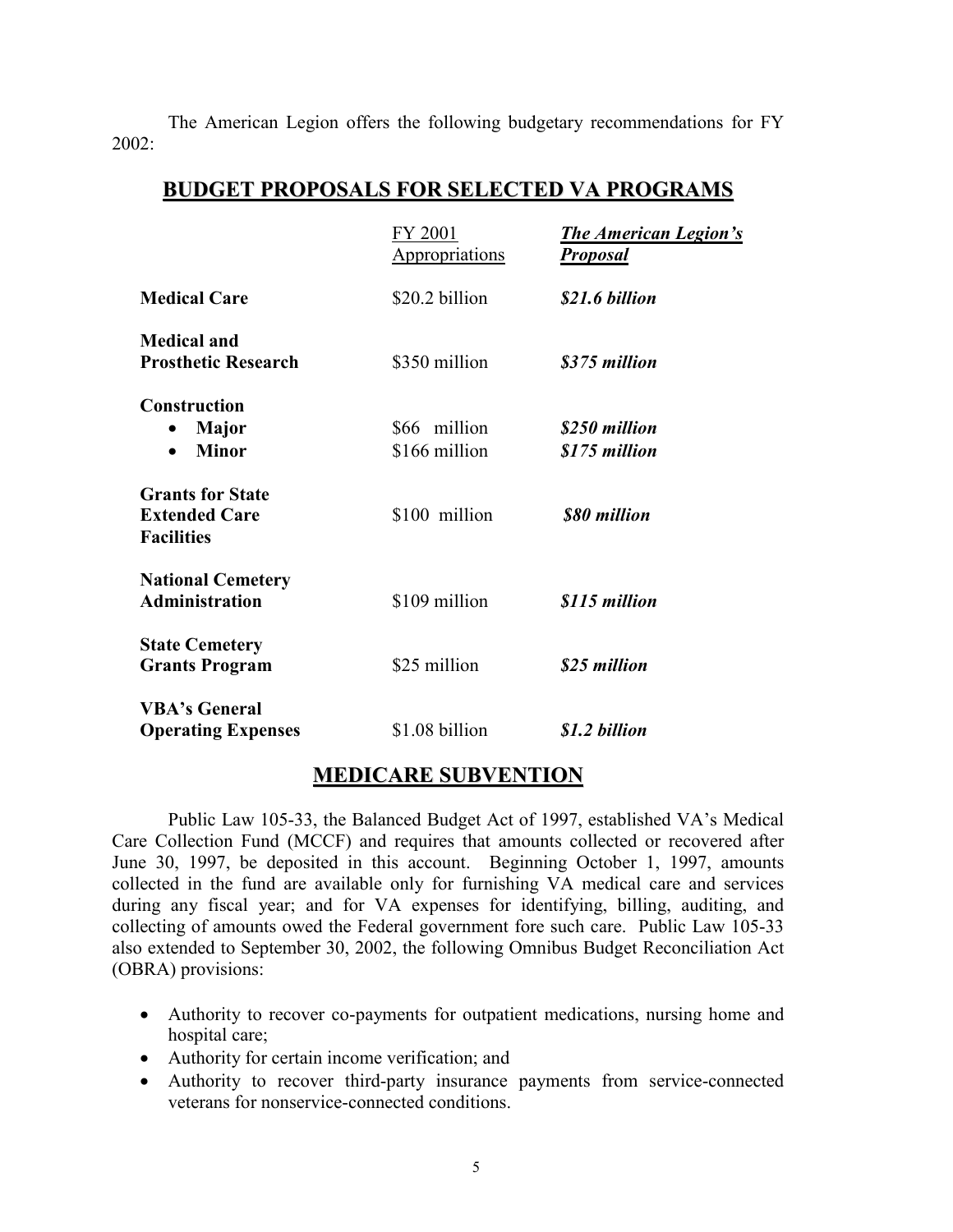The Health Service Improvement Fund was established to serve as a depository for amounts received or collected under the following areas as authorized by title 38, U.S.C., Section 1729B:

- Reimbursements from DoD for TRICARE-eligible military retirees;
- Enhanced-use lease proceeds; and
- Receipts attributable to increases in medication co-payments.

The Extended Care Revolving Fund was also established to receive per diems and co-pays from certain patients receiving extended care services authorized in title 38, U.S.C., Section 1710B. Amounts deposited in the fund are used to provide extended care services.

Congress is providing VA with the authority to bill, collect, retain, and use revenues from sources other than Federal appropriations. However, the country's largest health care insurer (Medicare) is exempt from billing; yet, its beneficiaries are welcomed and encouraged to receive treatment in VA medical facilities.

Currently, approximately 10.1 million veterans are Medicare-eligible solely based on their age. Criteria for Medicare-eligibility are different than eligibility for treatment in VA. In the VA health care network, certain veterans are eligible for treatment at no cost for medical conditions determined to be service-connected. Medicare-eligibility is *not* a priority or criteria for health care at no cost in the VA health care system. Other veterans are eligible for treatment at no cost, because they are economically indigent. All other veterans must pay for treatment received.

Medicare subvention would allow VA to seek reimbursement from the Health Care Financing Administration (HCFA) for treatment of nonservice-connected medical conditions of Medicare-eligible veterans. VA and HCFA should explore either the Fee-For-Service or Medicare+Choice options or both. Medicare-eligible veterans should not forfeit their Medicare health care dollars because they prefer VA health care to health care offered in the private sector.

More than 734,000 Medicare beneficiaries have lost HMO coverage over the past two years and another 934,000 seniors will be dropped by their HMO plans next year. Many VA-eligible beneficiaries are included in those dropped from coverage and will eventually come to VA for care. The argument that VHA is already reimbursed for its Medicare population and that Medicare subvention will result in double funding is mistaken. VHA is now mandated to provide care to all seven priority groups. As more Medicare-eligible veterans seek first time care in VHA, health care costs and subsequent waiting times will increase. It is imperative that Congress examine this issue and take the actions necessary to ensure that VHA receives all funding necessary to execute its health care mission with quality and in a timely manner.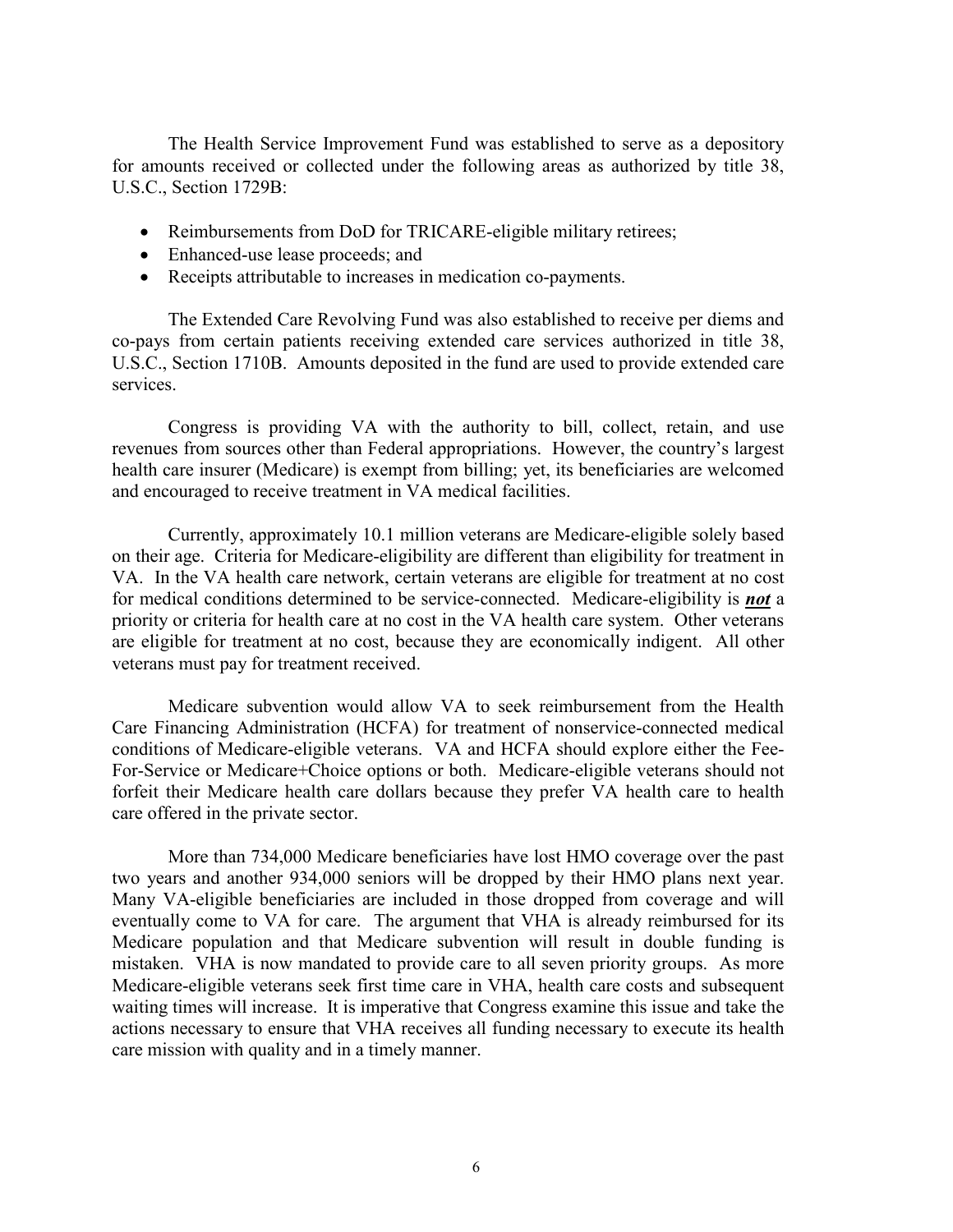Medicare subvention for VA *must* be included in any planned Medicare reform legislation passed in the 107th Congress. Access to VA health care is an *earned benefit*. No Medicare-eligible veteran, treated for a nonservice-connected medical condition, should be *deprived* of his or her Federal health care insurance dollars to pay for the care received in a VA medical facility.

### **VETERANS HEALTH ADMINISTRATION (VHA)**

The American Legion commends VHA for the evolutionary changes made over the past several years. Most, if not all, of these alterations were long overdue and necessary. This includes eligibility reform, enrollment, the reorganization of the 172 medical centers into 22 integrated service networks, the elimination of certain fiscal inefficiencies, and the expansion of community-based outpatient clinics. For many years, VHA's annual budget appropriation was the guiding principle behind its management decisions. To a degree this is still true. However, today there is growing evidence that VHA strategic planning will help guide future budget development.

The primary short-term objectives of VHA must be to improve patient access and health services delivery. The American Legion's VA Local User Evaluation (VALUE) guidebook cites patient access as the largest single source of continuing veteran complaints. In accordance with its strategic planning, VA annual inpatient admissions have decreased by 32 percent since 1994; ambulatory care visits have increased 35 percent. However, in some areas, like substance abuse, the number of veterans actually being able to access treatment has declined. This phenomenon, along with a large decrease in administrative and clinical staff, and a significant increase in patient enrollments over the past few years, has placed a huge strain on VHA's ability to meet its workload in a timely and consistent manner. As VHA becomes more proficient in attracting new patients, it must also provide consistent access to care across all 22 Veterans Integrated Service Networks (VISNs).

Currently, the national average waiting time for a routine, next-available appointment for Primary Care/Medicine is 64 days (with a range of 36-80 days). The next available appointments for specialty care:

| <b>Specialty Care</b>       | <b>Average Days</b> | <u>Range</u> |
|-----------------------------|---------------------|--------------|
| Eye Care                    |                     |              |
| (Ophthalmology & Optometry) | 94                  | 42-141       |
| Audiology                   | 50                  | 22-91        |
| Cardiology                  | 53                  | 19-78        |
| Orthopedics                 | 47                  | 12-69        |
| Urology                     | 79                  | 39-108       |

There are additional concerns about the average clinic appointment waiting times for dermatology and pulmonary clinics. However, these specialty clinics are not included in the VISN director's performance standards. Therefore, no national average waiting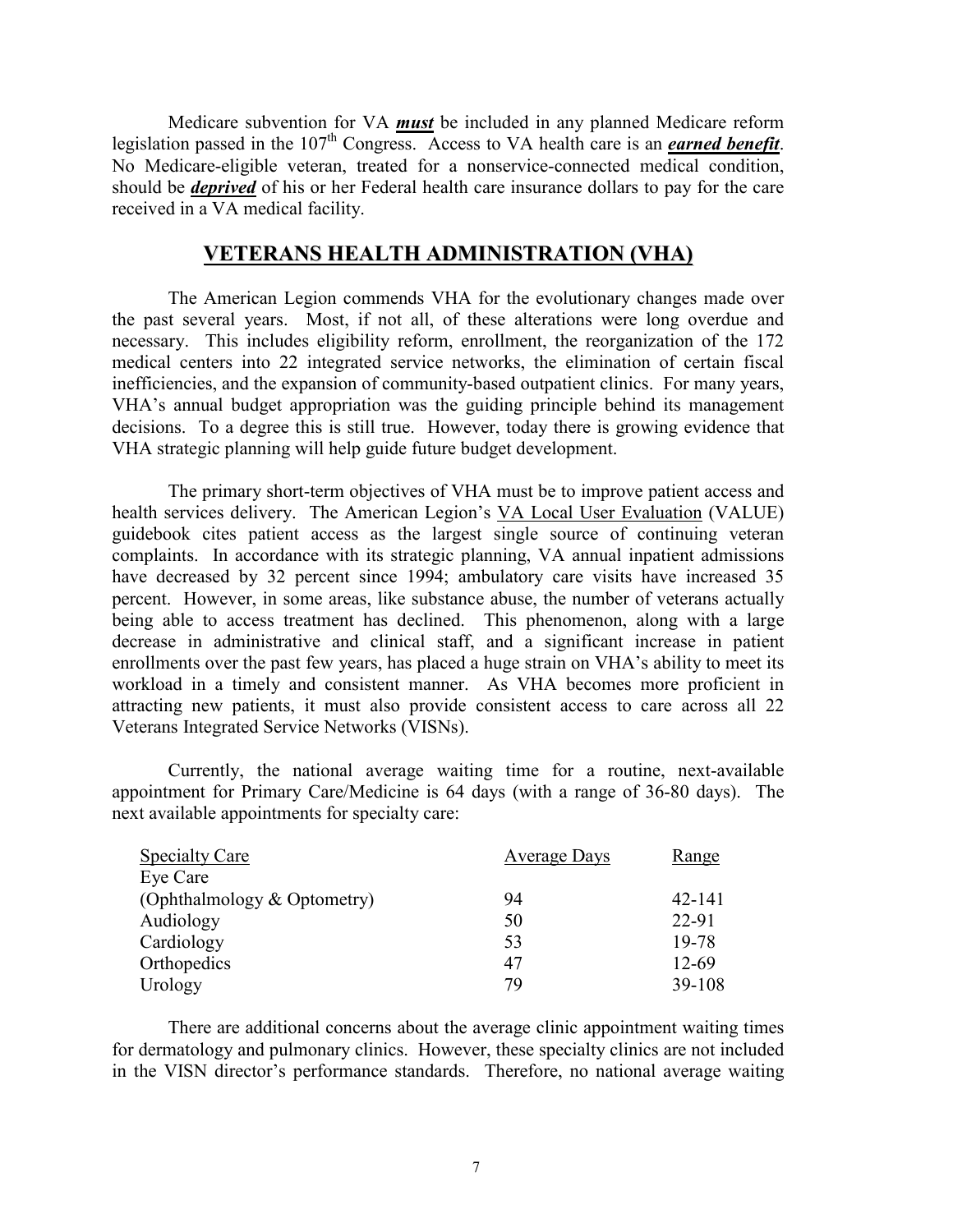times were reported. These waiting times indicate that there are serious access differences between VA health care and private sector health care.

There are also reported concerns about long distances that veterans in rural areas have to travel for certain care. For example, veterans in eastern Montana must travel nearly 700 miles to Fort Harrison, MT for routine inpatient surgery. For complex surgical procedures, these same veterans are required to travel to Salt Lake City or Denver. This excessive travel places great strain on veterans and their families. Since 1994, the Miles City, MT VA Medical Center has reduced its payroll over \$7 million per year by eliminating nearly 145 full time employee positions. The American Legion questions why contract services for required surgery have not been acquired to reduce excessive travel requirements?

In some cases, The American Legion believes VHA has gone too far, too fast in attempting to improve its fiscal efficiency. Veterans should not have to increase their travel time for the benefit of VA. Rather, VHA needs to improve its cooperation with other federal, state and private health care providers to improve the quality and timeliness of care for veterans.

VHA's short-term and long-term future must be clearly defined to be responsive to the needs of the veterans' community. All individuals who enter military service should be assured that there is a health care system dedicated to serving their needs upon leaving the military. That concept is especially important to disabled veterans and military retirees. The GI Bill of Health would ensure that all honorably discharged veterans would be eligible for VA health care on a permanent basis, as they would fall into one of the core entitlement categories. A unique feature of the GI Bill of Health is that it would also permit certain dependents of veterans to enroll in the VA health care system. The American Legion advocates that dependents of veterans be allowed to use the system and that VA retain any third-party reimbursements for treatment. An additional significant step will be to enact VA-Medicare subvention.

At the current workload level, VHA requires an annual appropriation increase of approximately \$1 billion to maintain current services and meet its prosthetics and pharmacy costs. The amount of potential efficiency savings is decreasing yearly. The projected \$3 billion funding increase over FY 2000-2001 must compensate for the flat line budgets of FY 1997-99, and fully fund the provisions of the Millennium Act involving emergency and long-term care, Hepatitis C treatment. Consequently, there is a continuing need to adequately fund VHA's uncontrollable cost increases at an acceptable level in order to maintain capacity in the Special Emphasis Programs (Mental Health, SCI, Blind Rehab, etc).

Change within VHA, over the past several years, has been the result of a series of small steps. The American Legion acknowledges that the progress made within VHA has been extraordinary. However, this progress has to be sustained and reinforced. In order to accomplish this goal, Congress must unlock the creative potential of VHA to develop alternative revenue sources to complement the annual appropriations process, but these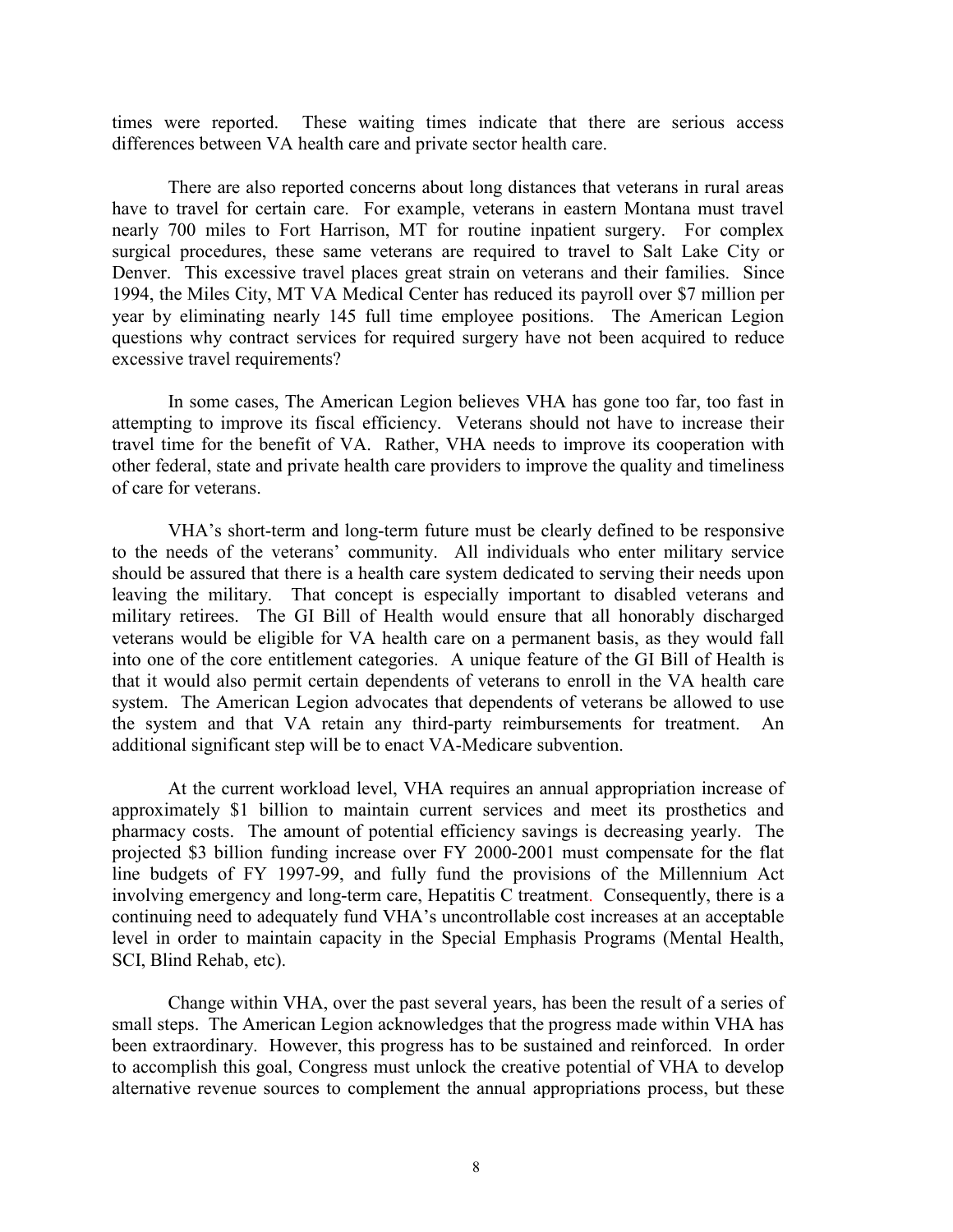additional sources of revenue should not be used to offset the appropriated dollars from Congress.

At a recent VA planning meeting, VHA unveiled six strategic goals to be accomplished by 2006:

- Put quality first,
- Provide easy access to medical knowledge, expertise and care,
- Enhance, preserve and restore patient function,
- Exceed customers' expectations,
- Maximize resource use to benefit veterans, and
- Build healthy communities.

The American Legion believes these are important goals. *However, we believe VHA must explore all opportunities to develop alternative revenue sources to complement its annual appropriations*. To do less will continue to force VHA to solely rely on the annual budget process to establish patient treatment priorities. There is a distinct possibility that if future funding does not keep pace with the growing needs of veterans who seek treatment through VHA; the current open access to all seven-priority groups will close.

## **THE AMERICAN LEGION RECOMMENDS \$21.6 BILLION IN VHA.**

# **TRICARE**

The most significant recent change in military health care is the introduction of TRICARE (DoD's regional managed care program). TRICARE is facing many challenges to providing and maintaining a quality health care delivery system for active duty military personnel, military retirees, and dependents.

DoD continues to confront severe administrative problems with TRICARE. The American Legion is extremely concerned how DOD will fix these problems and if DoD can guarantee TRICARE's long-term success.

 There are multiple reasons why TRICARE is failing to meet the expectations of its beneficiaries:

- Infrastructure and financial problems,
- Problems with provider networks resulting in weak network links to subcontractors,
- The inability to attract and retain qualified health care contractors,
- No financial tracking system outside of the military treatment facilities,
- Difficulties in processing claims in a timely manner,
- TRICARE lacks portability between all 12 regions, and
- Military retirees and their dependents are required to pay an annual enrollment fee.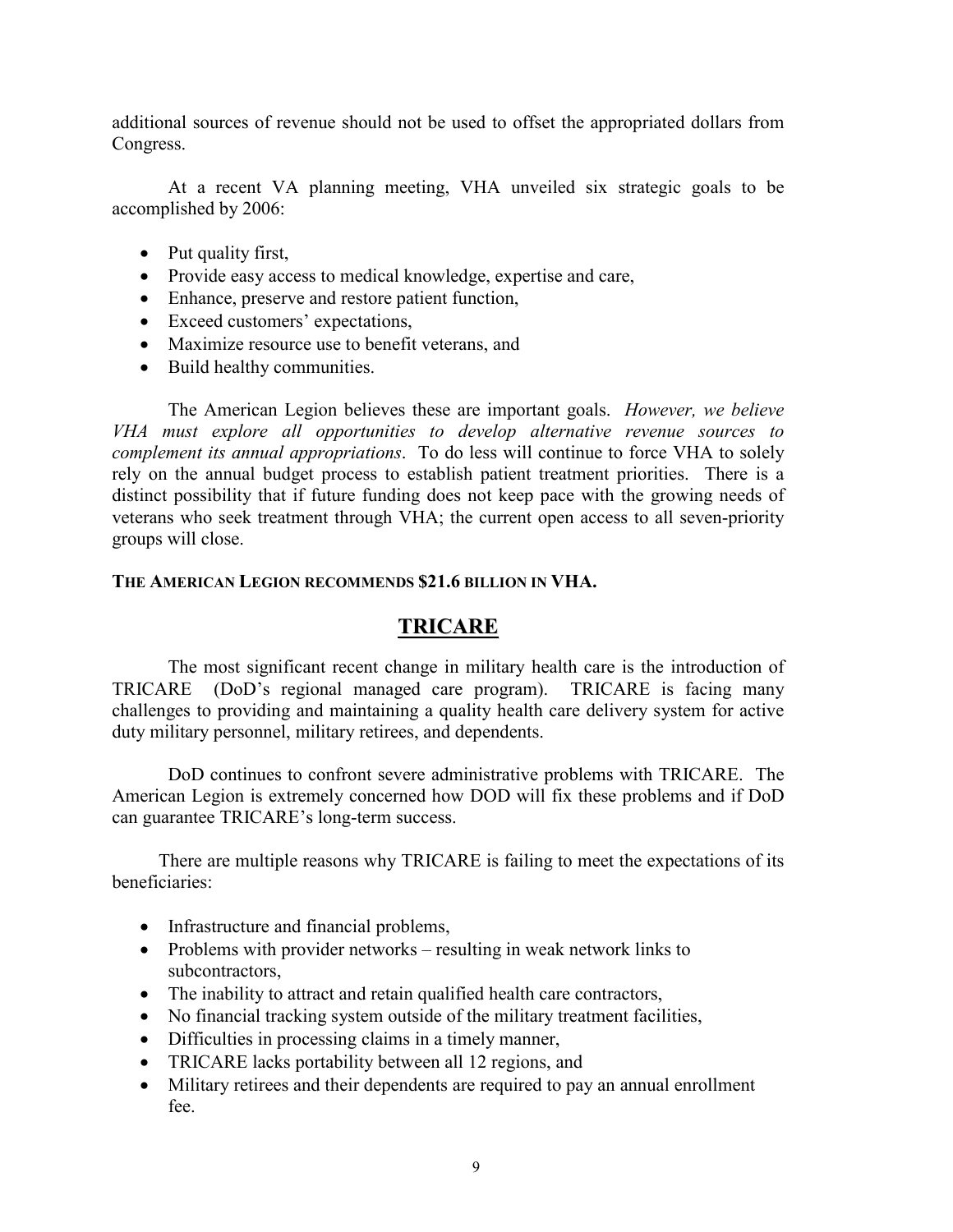The American Legion believes that VHA can greatly assist DoD through expanded authority to provide care to TRICARE beneficiaries. With limited budgets, both VA and DoD must discover innovative ways to provide care to active duty personnel, to all veterans and military retirees, and to eligible dependents.

 Congress recognized the utility of having VHA play a greater role in the treatment of TRICARE beneficiaries when it passed the Veterans' Millennium Health Care and Benefits Act (PL 106-117). This legislation requires VA and DoD to enter into an agreement to reimburse VA for the cost of care provided to retired servicemembers who are eligible for TRICARE and who are enrolled as Priority 7 veterans. These veterans would not be required to pay VA inpatient and outpatient copayments. The program is to be phased in as DoD enters into TRICARE contracts after November 30, 1999.

 Five years ago, it was impractical to suggest that VHA was capable of assisting DoD in resolving many of its patient treatment problems. Today, although not without concerns of its own, VA is in a much better position, both financially and organizationally, to assist with the delivery of health care to DoD beneficiaries. The American Legion believes that VA and DoD should better coordinate medical care and services to the extent possible, thereby eliminating duplication of effort and achieving greater cost efficiencies. With proactive planning, VHA can become the largest single provider of health care to America's veterans, military retirees and their dependents. DoD could then assume the responsibility of providing health care to active duty servicemembers, Reserve Component members and their dependents.

## **MEDICAL AND PROSTHETIC RESEARCH**

The contributions of VA medical research include many landmark advances, such as the successful treatment for tuberculosis, the first successful liver and kidney transplants, the concept that led to development of the CAT scan, drugs for treatment of mental illness, and development of the cardiac pacemaker. The VA biomedical researchers of today continue this tradition of accomplishment. Among the latest notable advances are identification of genes linked to Alzheimer's disease and schizophrenia, new treatment targets and strategies for substance abuse and chronic pain, and potential genetic therapy for heart disease. Many more important potentially groundbreaking research initiatives are underway in spinal cord injury, aging research, brain tumor treatment, diabetes and insulin research, and heart disease, among others.

VA devotes 75 percent of its research funding to direct clinical investigations and 25 percent to bioscience. Patient-centered research comprises one of every two dollars spent on research within VA. In FY 2001, VA's appropriations funding for research is \$350 million.

#### **Gulf War Veterans' Illnesses**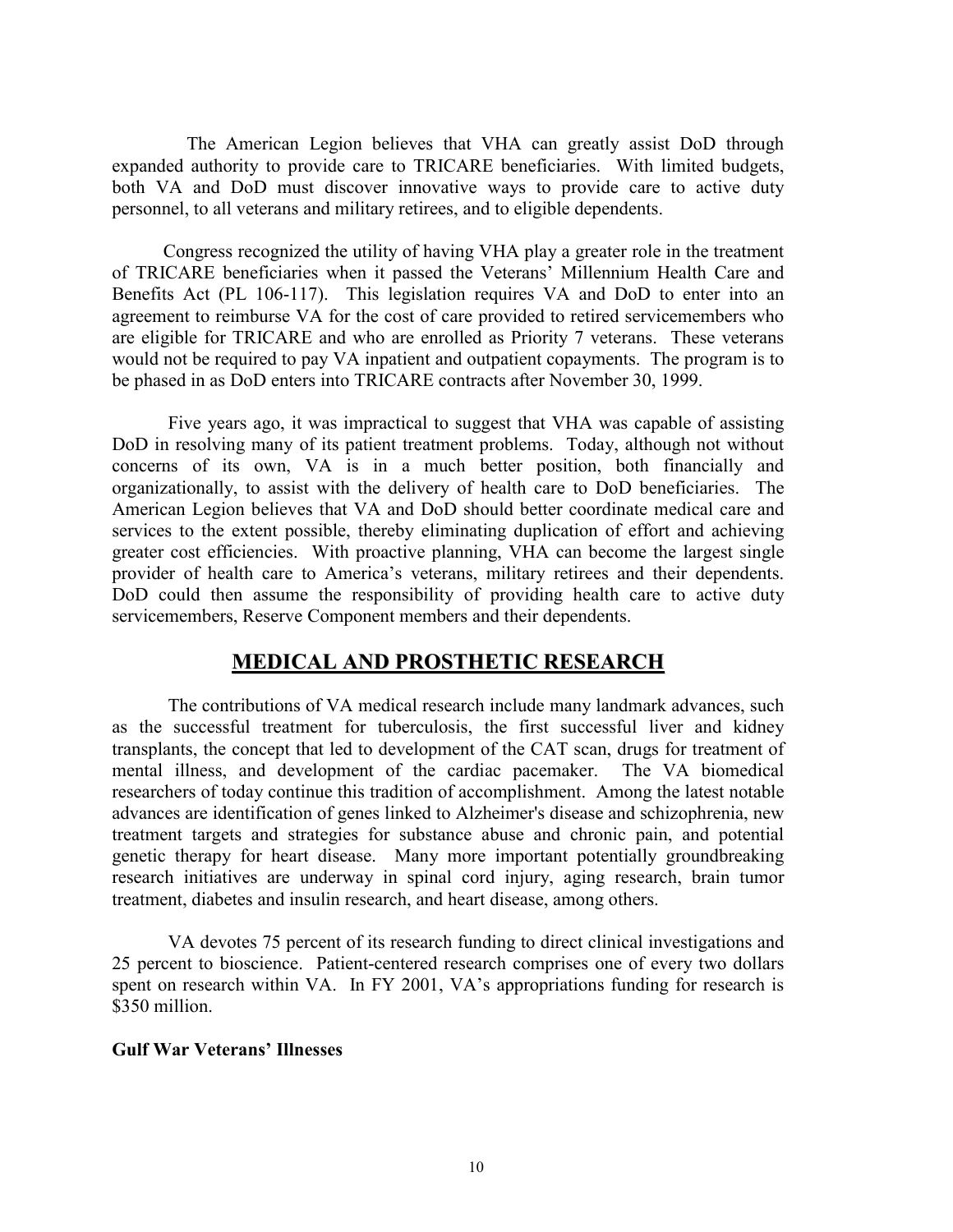The American Legion continues to actively support Gulf War veterans and their families, as it has since August 1990. The American Legion created two programs specifically for Gulf War veterans, the Family Support Network in October 1990, and the Persian Gulf Task Force in October 1995. Today, The American Legion serves Gulf War veterans and their families at the community, state, and national levels through 15,000 local posts and an array of programs and services.

Thousands of Gulf War veterans, who suffer undiagnosed illnesses with a range of symptoms, know as "Gulf War veterans' illnesses," are not receiving adequate care or compensation from VA and DoD. As the number of sick Gulf War veterans has continued to increase, it is apparent that VA has narrowly interpreted and implemented the Persian Gulf War Veterans' Benefits Act (Public Law 103-446), effectively denying compensation to some of the veterans the law was designed to help. It is clear that the intent of Congress was not only to compensate Gulf War veterans with conditions that can not be diagnosed, but to also compensate sick veterans diagnosed with poorly defined conditions such as chronic fatigue syndrome and fibromyalgia. As a result of VA's narrow interpretation of PL 103-446, it has become quite clear that legislation is needed to amend Title 38 USC § 1117, Compensation for Disabilities Occurring in Persian Gulf War Veterans.

 The American Legion makes the following recommendations in addition to the legislative course of action discussed above:

- VA and DoD should conduct their respective exams in a standard and uniform way as well as create a database that will merge the individual data from both exams so that patterns in health can be better analyzed,
- VA and DoD should aggressively move to educate its medical doctors about newly defined illnesses (Chronic Fatigue Syndrome, fibromyalgia, etc.) that are commonly misdiagnosed as psychological conditions. VA should also discourage its doctors from giving diagnoses for common symptoms unless diagnosed properly, so that the VA's Persian Gulf War Registry and DoD's Comprehensive Clinical Evaluation Program (CCEP) data will be accurate,
- VA and DoD should conduct extensive follow-up to Gulf War veterans who participate in the Registry and CCEP examinations to monitor health status.

Additionally, this past September the Institute of Medicine (IOM) released a muchanticipated report on the health effects of exposures during the Gulf War. Unfortunately, due to the lack of evidence and quality research on the long-term health effects of the various exposures these veterans faced during the Gulf War, IOM was unable to make any determinations regarding veterans' health due to exposures. IOM recommended additional research for long-term health effects. In light of the inconclusive findings and IOM's call for additional research, appropriate action should be taken to extend the presumptive period for VA undiagnosed illness compensation claims which is set to expire January 1, 2002.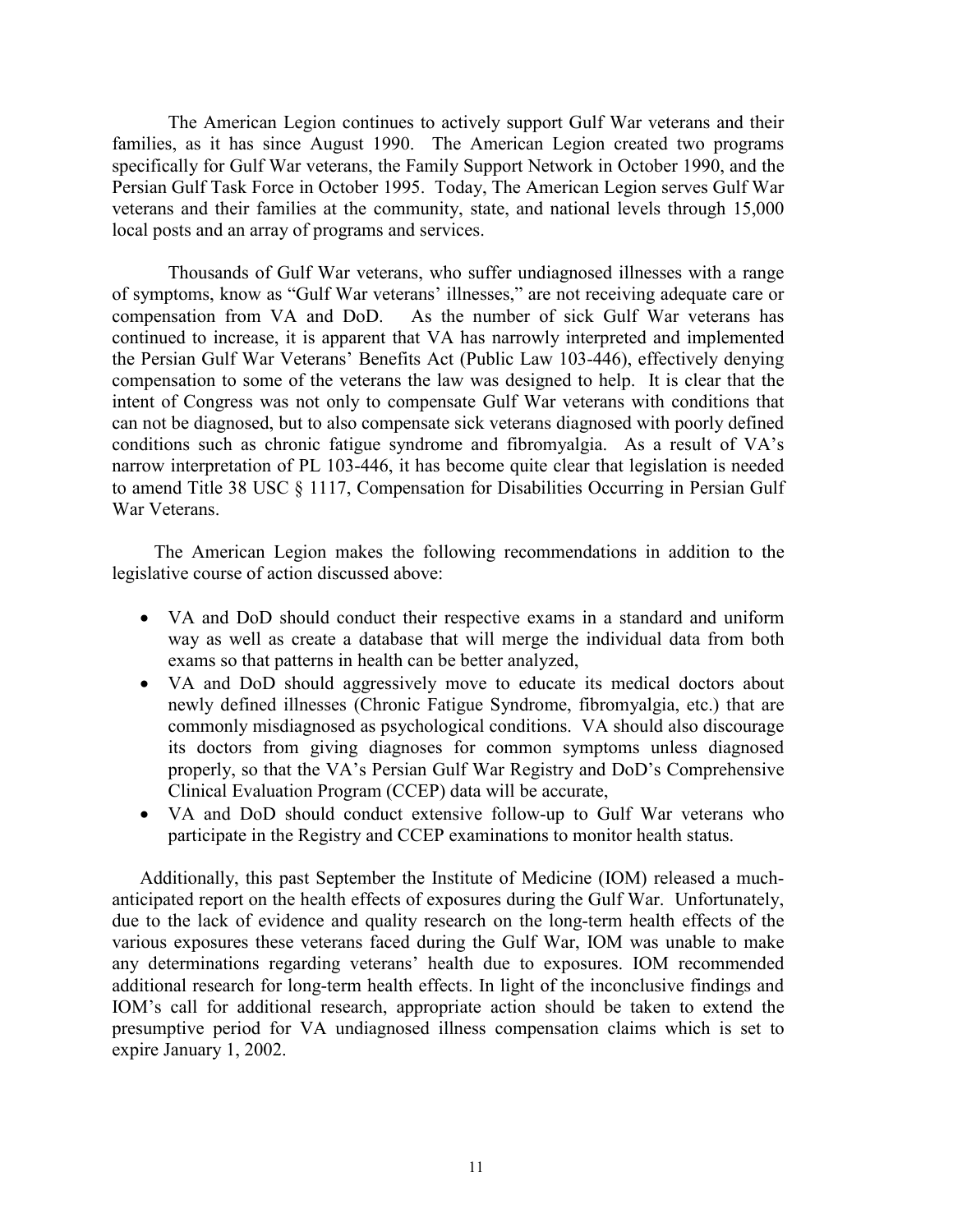Additional research on the long-term health effects of the various hazards veterans were potentially exposed to during the Gulf War, as called for by IOM, will require additional funding. Anticipated extension of priority health care for sick Gulf War veterans will also require additional funding. The American Legion urges Congress to continue aggressive oversight of the implementation of the landmark Gulf War legislation passed by the  $105<sup>th</sup>$  Congress (PL 105-368).

### **THE AMERICAN LEGION RECOMMENDS THAT MEDICAL AND PROSTHETICS RESEARCH BE INCREASED TO \$375 MILLION.**

# **MEDICAL CONSTRUCTION AND INFRASTRUCTURE SUPPORT**

#### **Major Construction**

The VA major construction program is not being funded in an adequate manner. The major construction appropriation over the past few years has allowed for only one or two projects per year. Meanwhile, the number of priority projects continues to accumulate. For FY 2001, 16 major ambulatory care or seismic correction projects were submitted to Office of Management and Budget. Of this number, only one major VHA project is recommended. For FY 2002, 28 major projects are to be submitted for funding. The American Legion does not believe that the FY 2001 funding level of \$66 million is sufficient to meet this goal.

#### **THE AMERICAN LEGION RECOMMENDS \$250 MILLION FOR MAJOR CONSTRUCTION.**

#### **Minor Construction**

Annually, VHA must meet the infrastructure requirements of a system with approximately 4,700 buildings, 600,000 admissions and over 35 million outpatient visits. To do so requires a substantial inventory investment. The FY 2001 appropriation of \$166 million for minor construction needs additional funding to meet future physical improvement needs. It is *penny-wise* and *pound-foolish* to reduce this investment. VHA was forced to delay approximately one-third of its priority minor projects. The American Legion believes that Congress must be consistent from year to year in the amount invested in VHA's infrastructure.

#### **THE AMERICAN LEGION RECOMMENDS \$175 MILLION FOR MINOR CONSTRUCTION.**

# **GRANTS FOR THE CONSTRUCTION OF STATE EXTENDED CARE FACILITIES**

 Currently, this nation is faced with the largest aging veterans' population in its history. VA estimated the number of veterans 65 years of age or older will peak at 9.3 million in the year 2000. By 2010, 42 percent of the entire veteran population, an estimated 8.5 million veterans, will be 65 or older, with half that number above 85 years of age. By 2030, most Vietnam Era veterans will be 80 years of age or older. The State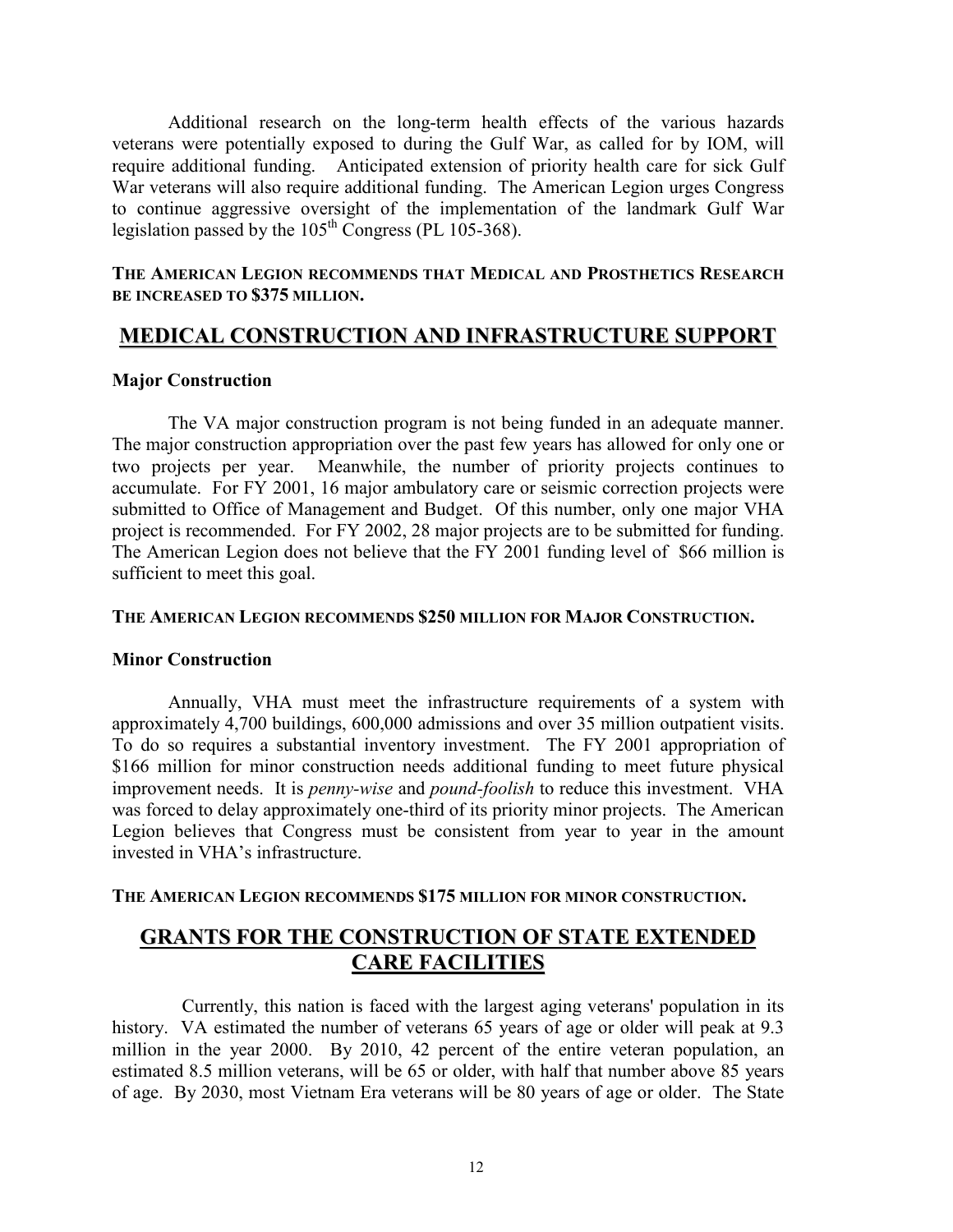Veterans' Home Program must therefore continue, and even expand its role as an extremely vital asset to VA. Additionally, state homes are in a unique position to help meet the long-term care requirements of the Veterans' Millennium Health Care and Benefits Act.

State veterans' homes provide over 24,000 beds with a 90 percent occupancy rate that will generate more than seven million days of patient care each year. The authorized bed capacity of these homes is 90 nursing care units in 40 states (17,844 beds); 46 domiciliaries in 32 states (5,841 beds); and 5 hospitals in 4 states (469 beds). For FY 2000, VA spent approximately \$255 per day to care for each of their long term nursing care residents, while paying private-sector contract nursing homes an average per diem of \$149 per contract veteran. The national average daily cost of caring for a state veterans' home nursing care resident during FY 2000 was \$137. VA reimbursed state veterans' homes a per diem of only \$40 per nursing care resident.

On the basis of the available funding in FY 2001, a total of 42 priority one state home construction grant projects with an estimated cost of \$110 million remain unfunded. As many VA facilities reduce long-term care beds and VA has no plans to construct new nursing homes, state veterans' homes are relied upon to absorb a greater share of the needs of an aging veteran population. If VA intends to provide care and treatment to greater numbers of aging veterans, it is essential to develop a proactive and aggressive long-term care plan. VA should work with the National Association of State Veterans' Home Directors to convert some of its underutilized facilities on large multibuilding campuses to increase the number of available long-term care beds.

### **THE AMERICAN LEGION RECOMMENDS \$80 MILLION FOR THE STATE VETERANS' HOME EXTENDED CARE CONSTRUCTION GRANTS PROGRAM.**

# **NATIONAL CEMETERY ADMINISTRATION (NCA)**

Currently, NCA oversees 119 national cemeteries in 39 states and Puerto Rico. The Department of the Army or the Department of the Interior administers sixteen other national cemeteries. Sadly, there are 57 national cemeteries closed to first interments. Recently, new national cemeteries were opened in Chicago, IL; Albany, NY; Cleveland, OH; and Dallas, TX. Major construction projects are planned at other existing sites to extend the active life of the cemeteries for as long as possible.

The National Cemetery Administration has no national cemeteries in some critically needed areas. Among these are Atlanta, GA; south Florida; Pittsburgh, PA; Sacramento, CA; Detroit, MI; and Oklahoma City, OK. Additionally, some existing cemeteries will soon run out of available space without significant expansion.

The National Cemetery Administration statistics project over 80,000 burials during FY 2001. The number of veterans' deaths is projected to peak at 620,000 in 2008 and slowly return to the 1995 level of 500,000 by 2020. Notwithstanding the development of six new national cemeteries over the past 10 years, there is an urgent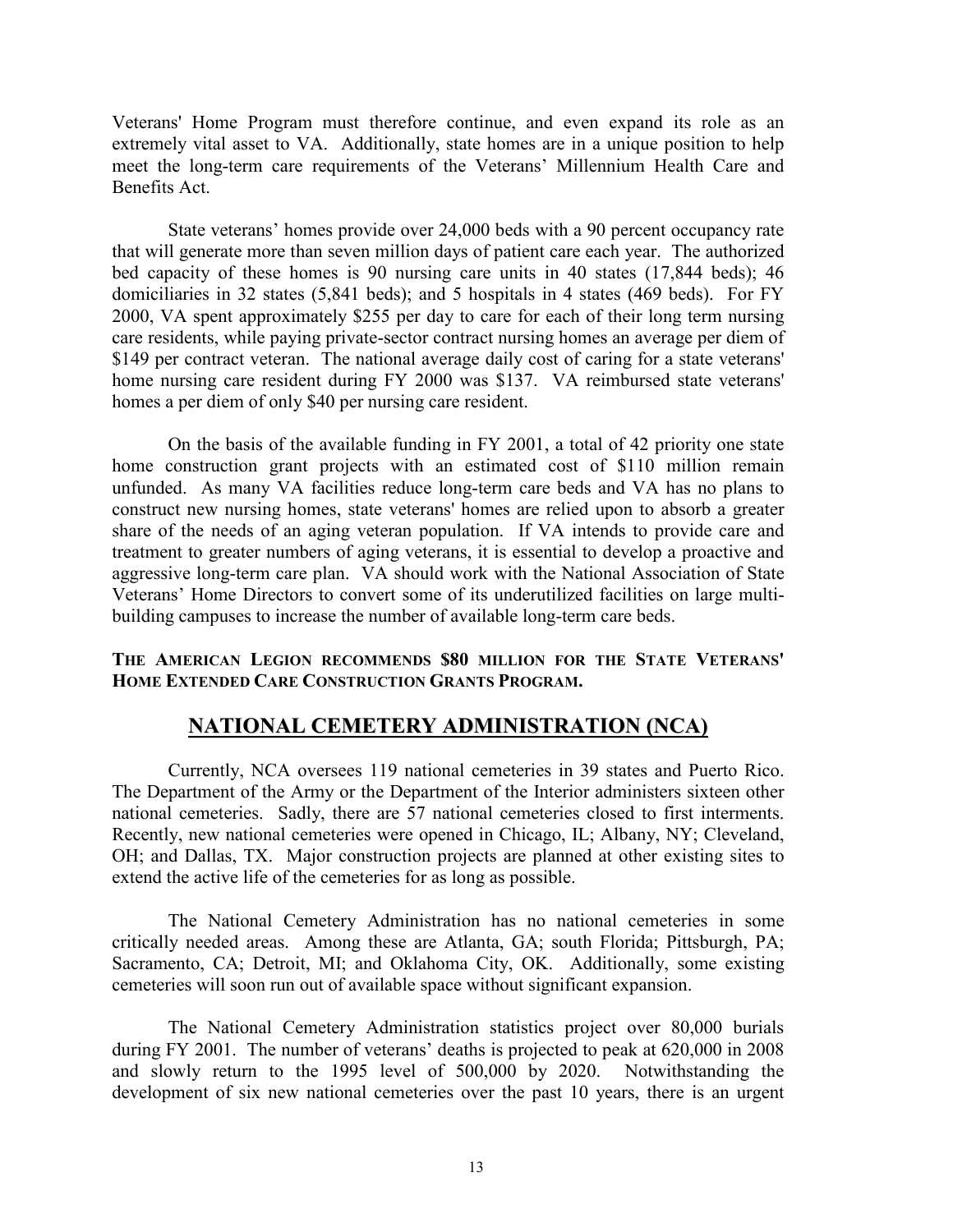requirement to continue the recent expansion. Without a strong commitment from Congress to take on this effort, VA will not be able to improve access to burial in national cemeteries for millions of veterans and their eligible dependents.

The American Legion believes that Congress should remove the current restriction on eligibility to an appropriate government furnished marker for veterans that have a marked grave. This outmoded statute affects over 20,000 families per year. This restriction should be removed so NCA can be of assistance to all families that seek appropriate recognition of a veteran's honorable military service.

**THE AMERICAN LEGION RECOMMENDS \$115 MILLION FOR NCA. ADDITIONALLY, CONGRESS SHOULD COMMIT TO BUILDING SIX NEW NATIONAL CEMETERIES BY 2008 AND PROVIDE APPROPRIATE FUNDING IN VA'S MAJOR CONSTRUCTION PROGRAM FOR THIS PURPOSE.** 

# **GRANTS FOR THE CONSTRUCTION OF STATE VETERANS' CEMETERIES**

The State Cemetery Grants Program is an excellent complement to NCA. The enactment of PL 105-368 in November 1998 significantly improves the state grants program, but does not ensure that the states will commit to developing veterans' cemeteries in the areas of greatest need. Therefore, to strengthen the program, Congress must increase the burial plot allowance paid to the states and make the allowance applicable to all veterans. Additionally, to lessen the demand to invest millions of dollars in the construction and long-term maintenance of new national cemeteries, a significant increase in state grants applications funding must be provided.

### **THE AMERICAN LEGION RECOMMENDS \$25 MILLION IN NEW STATE VETERANS' CEMETERY GRANTS.**

# **VETERANS BENEFITS ADMINISTRATION**

Mandatory spending for the payment of compensation, pension, and burial benefits by the Veterans Benefits Administration (VBA) for FY 2002 is expected to exceed \$23 billion. This reflects the impact of recent new regulatory and legislative entitlements as well as higher average benefit payments, certain new proposed legislation, and a cost-of-living adjustment.

The proposed increase in discretionary funding for FY 2002 will do little, if anything, to improve VBA's claims adjudication process. The promised improvements in service cannot be achieved without a substantial staffing in the regional offices. This is clearly evident in the fact that the current backlog of pending claims, new appeals, and remanded cases from the Board of Veterans Appeals is continuing to grow rather than decrease. In addition, there will be a substantial increase in the regional offices' workload associated with new claims for diseases such as diabetes related to Agent Orange exposure, Hepatitis C, and radiation-related claims, as well as the readjudication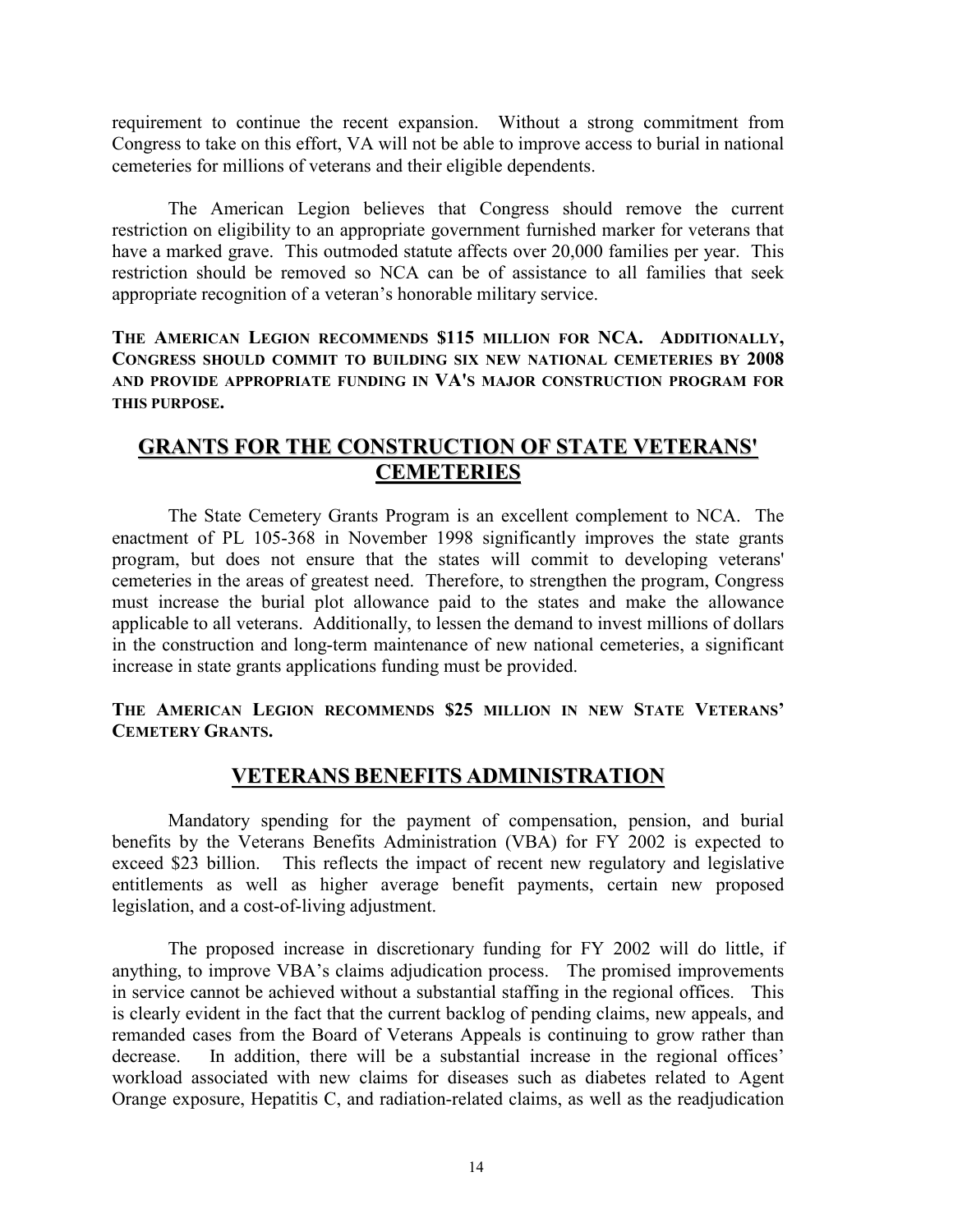of claims as a result of the Veterans' Claims Assistance Act of 2000. Additional funding is also needed to enable VBA to continue its efforts to reengineer their business processes, improve training, continue succession planning, and improve the overall quality and timeliness of the service provided to veterans and their families.

The American Legion is supportive of the broad performance and service improvement goals set forth in VBA's strategic management plan. Progress has been made in a number of areas under the current year budget. However, this is a long-term process and many significant challenges remain. Without adequate funding support at this critical period, VBA's implementation of a broad spectrum of operational, programmatic, technological, and administrative initiatives now underway or planned will be delayed and service will deteriorate. Disabled veterans must now wait months and sometimes years for their benefit claims to be decided. They are deeply frustrated and disappointed by a bureaucratic system that appears to be "not very user friendly", inefficient, and frequently unresponsive to their personal problems and needs. VBA's budget for FY 2002 must ensure that progress toward its stated service improvement goals will continue and that veterans and their survivors receive the benefits and services they are entitled to in a timely manner

### **BENEFIT PROGRAMS**

In FY 2002, the estimated number of compensation, pension, education, and burial claims is expected to increase over the FY 2001 workload projections. While the number of pension claims will decline, due to the high mortality among World War II veterans, this will be substantially offset by the expected influx of claims for diabetes, Hepatitis C, additional radiation-related diseases, and requests for readjudication under the Veterans' Claims Assistance Act of 2000. It is apparent from the growing backlog of pending claims and appeals, which is now in excess of 500,000 cases, that present staffing levels are inadequate to meet the current workload and provide veterans and other claimants the level and quality of service they are entitled to and deserve.

One of the biggest challenges facing VBA over the next several years, in addition to the much needed modernization of its computer systems, is the prospect of the large scale turnover among its most experienced and senior personnel within the next three to five years. This issue was recognized as a major concern in the FY 1999 budget request and we were pleased that additional staff for VBA has been authorized in each of the past three-year budgets. However, currently, only 45 percent of authorized decisionmakers have three years or more of experience. The prevailing level of inexperience, the sheer number of claims and appeals to be processed, and the legal and medical complexities of all types of claims has contributed to an unacceptable error rate and a growing backlog of pending cases. VBA is continuing its efforts to recruit new personnel, improve the level, and the availability of training. It has also instituted several initiatives that will not only help identify errors in adjudication and improve the quality of decisions, but will make individuals and managers personally accountable for the quality of their work. It is essential that these initiatives continue and be fully funded.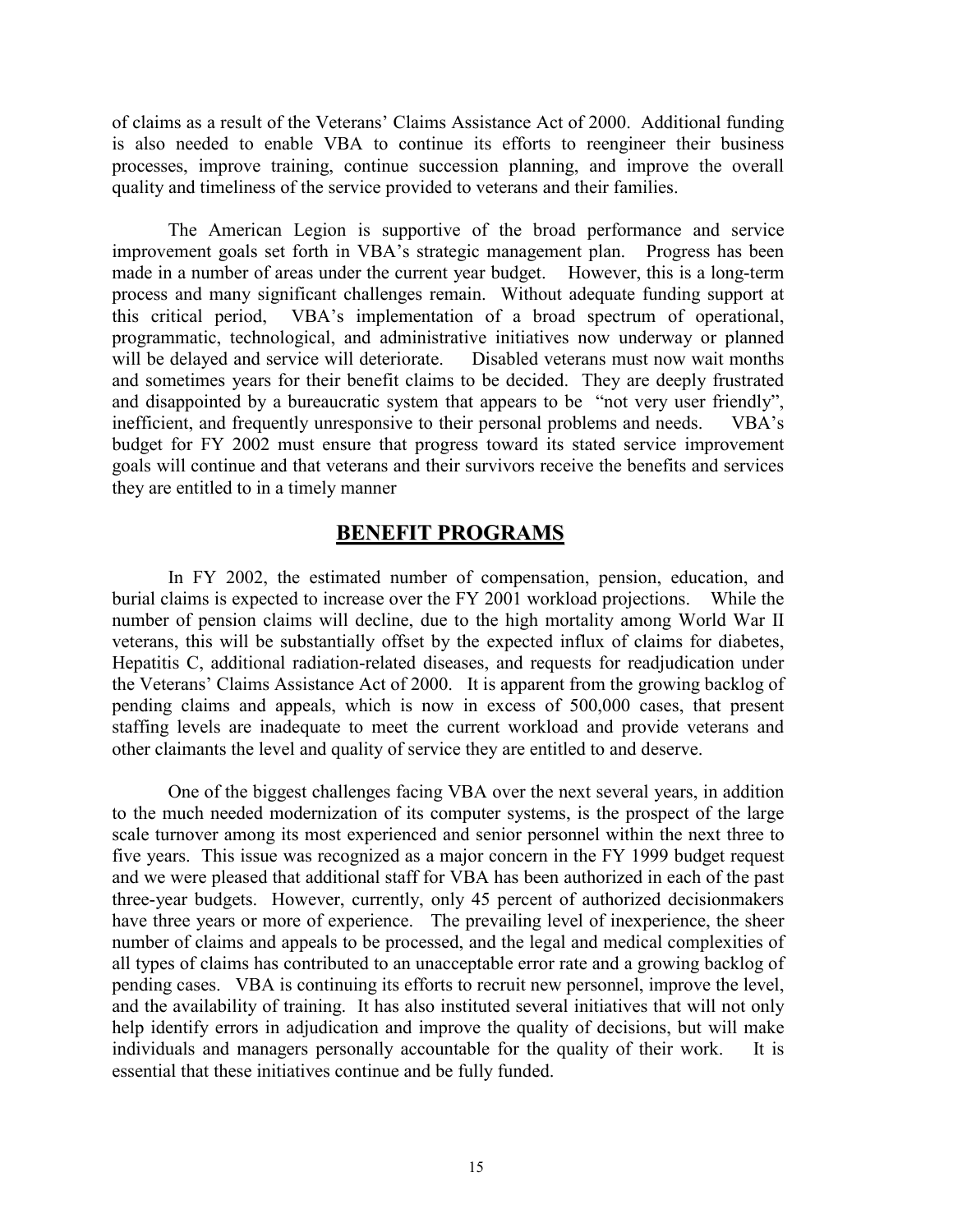#### **Hepatitis C Claims**

Hepatitis C has become a national public health challenge and The American Legion is deeply concerned by the prevalence of the Hepatitis C virus in the veteran population. According to government estimates, there are approximately 4 million Americans with this virus and many have serious health problems, such as cirrhosis of the liver and liver cancer. According to VA estimates, 400,000 veterans may be infected with this disease. The reason why veterans are more likely to have Hepatitis C than the non-veteran population is because of the presence of a variety of risk factors inherent in military life and the increased risk of exposure by those serving on active duty.

The American Legion has been generally pleased by VA's responsiveness to the Hepatitis C problem. In light of study data showing an increased incidence of this disease among the veteran population, The American Legion asked the VA Secretary to consider issuing regulations providing for presumptive service connection. Proposed regulations are now under development and will, hopefully, be available for public comment later this year. When finalized, these are expected to result in a substantial influx of claims for disability compensation and VA medical care. While these regulations will assist veterans in establishing entitlement to disability and medical care benefits, we believe that Congress should codify by statute the presumptions which will apply to Hepatitis C claims. This will ensure VA has the necessary resources to fully and fairly adjudicate this type of claim and provide the support needed for its outreach, information, and treatment programs.

#### **THE AMERICAN LEGION RECOMMENDS \$1.2 BILLION IN VBA-GOE.**

## **BOARD OF VETERANS APPEALS**

The American Legion believes the Board of Veterans Appeals (BVA) will require additional staffing resources for FY 2002, so that efforts to improve productivity and reduce their response time can continue. Staffing at the BVA is currently 520 FTEE. However, due to a number of internal and external factors, the BVA's workload is expected to remain high and their response time increase to over 220 days. In FY 2002, BVA expects to increase production slightly and reduce the number of pending appeals at the Board. However, these modest gains will be largely offset by the impact of directives of the Court of Appeals for Veterans Claims that require additional time, effort and resources in deciding appeals and those cases remanded from the Court to the Board for readjudication. In addition, the Board's long-term workload continues to trend upward, despite VBA's many quality and service improvement initiatives, including the establishment of the Decision Review Officer program and greater cooperation between the regional offices and the BVA. The number of new appeals filed each year remains in excess of 60,000 and the number of substantive appeals filed is at least 32,000, most of which will eventually reach the BVA. In addition, there are thousands of cases remanded to the regional offices over the last several years and a majority of these will return to the BVA.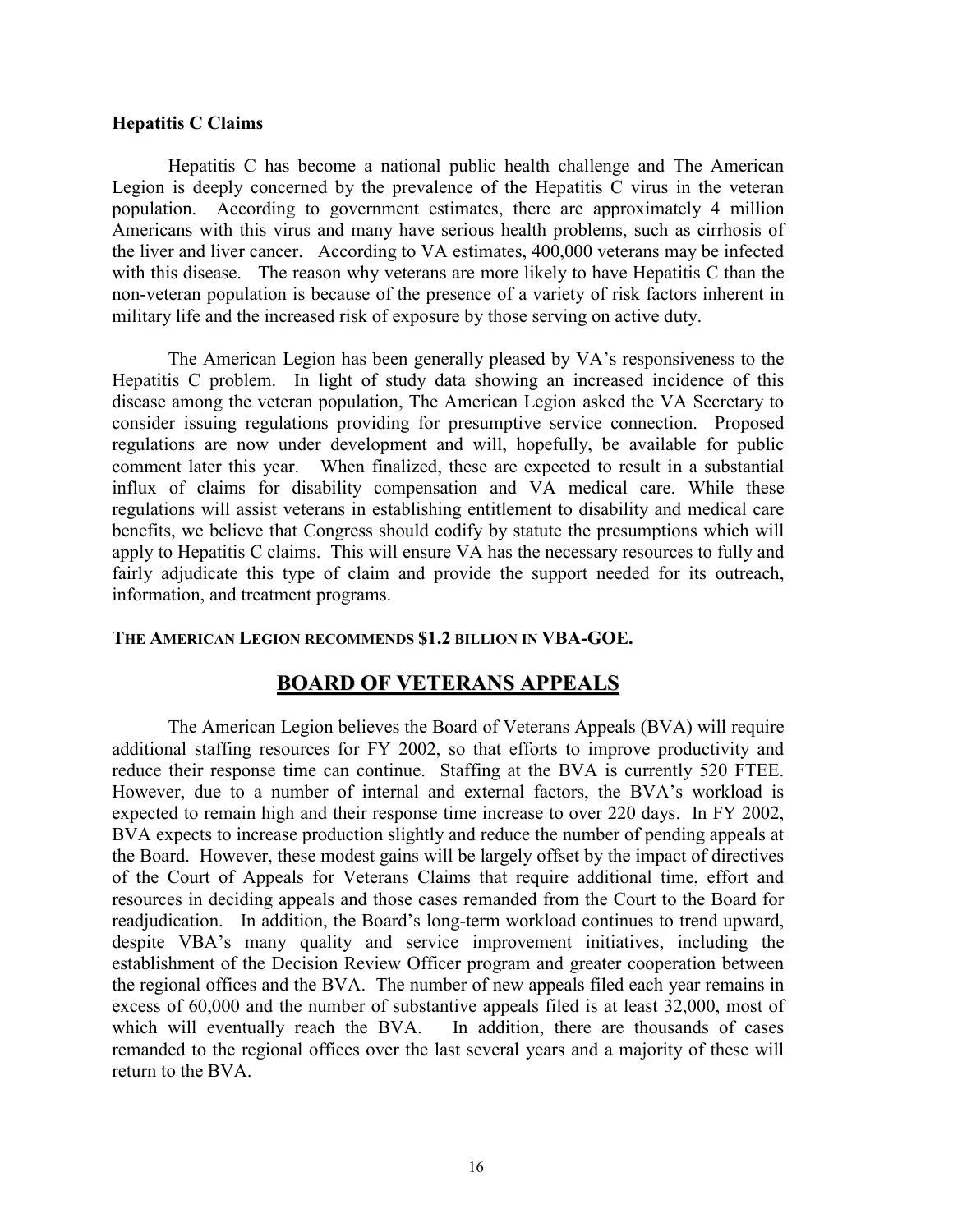# **SUMMARY**

Immediately after seeing the new Administration's budget request for FY 2002 and its recommendation of only a billion dollar increase in VA discretionary funding, National Commander Smith said, "The administration's suggested increase is simply not good enough."

The American Legion believes VA must receive at least \$750 million more than the \$1 billion in discretionary spending requested by President Bush and Secretary Principi. The American Legion specifically recommends the following minimal funding levels:

| $\bullet$ | <b>Medical Care</b>                              | \$21.6 billion |
|-----------|--------------------------------------------------|----------------|
| $\bullet$ | <b>Medical and Prosthetic Research</b>           | \$375 million  |
| $\bullet$ | <b>Construction</b>                              |                |
|           | <b>Major</b>                                     | \$250 million  |
|           | <b>Minor</b>                                     | \$175 million  |
| $\bullet$ | <b>Grants for State Extended Care Facilities</b> | \$80 million   |
| $\bullet$ | <b>National Cemetery Administration</b>          | \$115 million  |
| $\bullet$ | <b>State Cemetery Grants Program</b>             | \$25 million   |
| $\bullet$ | <b>VBA's General Operating Expenses</b>          | \$1.2 billion  |

If VA is to provide quality health care to America's veterans more funding is absolutely necessary. A billion dollars will not begin to address Hepatitis C treatment or long-term care mandated by the recently enacted Veterans' Millennium Health Care and Benefits Act. A billion-dollar increase will just about cover the on-going costs associated with maintaining current health care services, but there will be nothing left to address the claims adjudication crisis. VA must hire enough new claims adjudicators to expedite the delivery of benefits and replace the large number of retiring experienced adjudicators

This budget request is insufficient to fulfill the campaign promises made by President Bush, Vice President Cheney, and Secretary Principi to America's veterans and their families:

- Improve health care delivery,
- Modernize the claims process,
- Closer cooperation with TRICARE, and
- Full utilization of health care facilities throughout the system.

Mr. Chairman and Members of the Committee, adequate health care for veterans is important because veterans are important. Their sacrifice is the human cost of failed foreign policy. Whenever the VA budget suffers, it hurts America's veterans, and adversely impacts on their families. Many of you know of classic examples of your constituents that waited months, and sometimes years, for a claim to be processed. You know of others that must wait weeks, and sometimes months, for a medical appointment. Yet, when this Nation called on them to fight, their response was immediate!